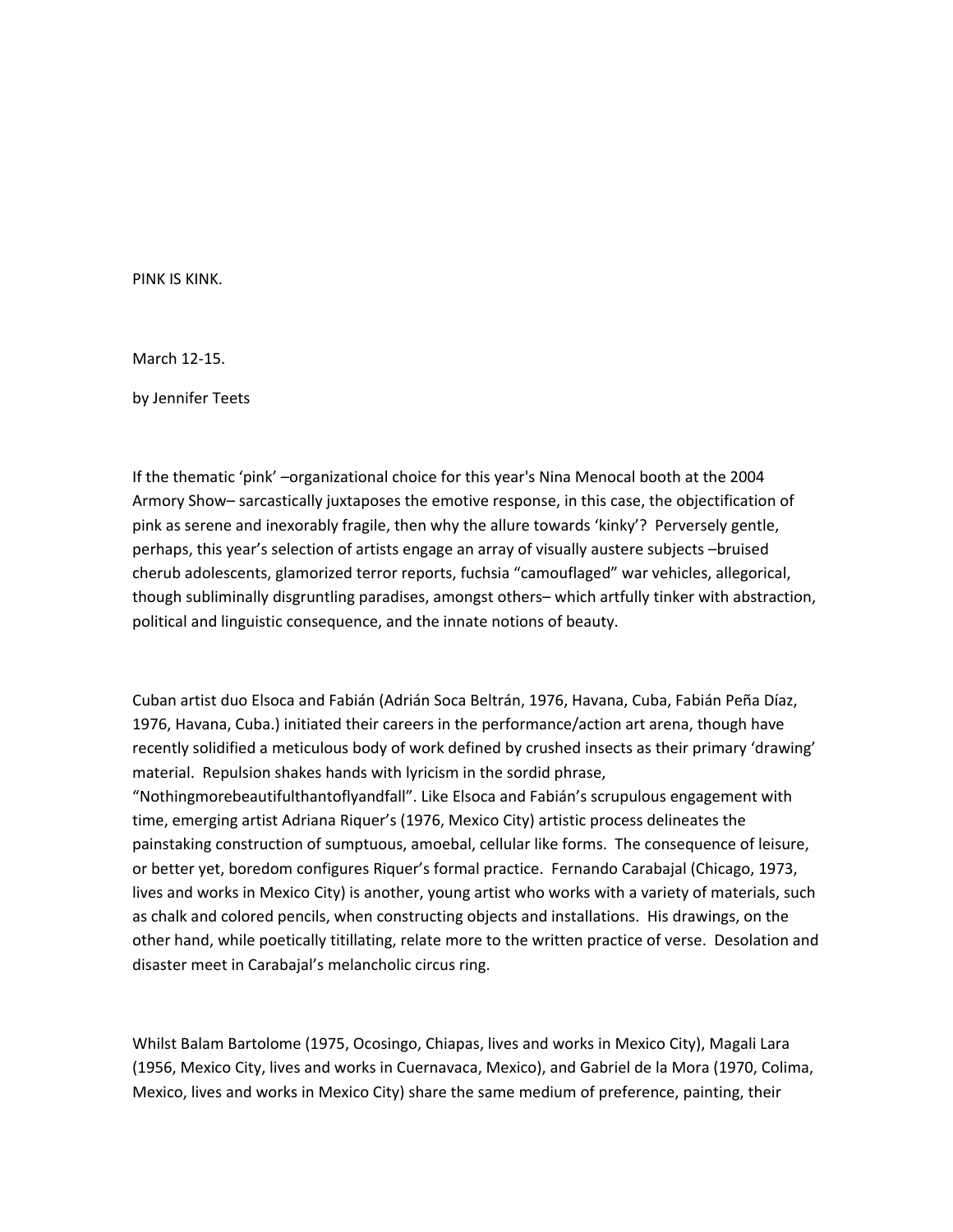styles differ by the thematic constituents that define them. De la Mora has explored, sardonically, the indigenous condition and the present defects of modernism on cultural tradition while Lara, revealingly emits notions of introspection and reflexive through her chromatically eloquent large‐ scale works. Bartolome, on the other hand, sarcastically gives way to a sexual-semantic game in such works as Lucky in Love (2001) or Dream (2002). If Bartolome is particularly interested in the humorous construction of quotidian signs, words and images, de la Mora gives way to yet another ironic intersection, contrasting historical artworks with the ideal modern joke.

On the other hand, locality and cultural specificity are both reoccurring questions in the work of Atelier Morales (Juan Luis Morales, 1961, Havana, Cuba, and Teresa Ayuso, 1960, Havana, Cuba. Both live and work in Paris). The duo's digital photomontage works contemplate loss, abandonment, and cultural stereotype through images such as flying seats and chairs (see works from the series It's only life, 2004). Visual deception, however, is present in Francisco Larios' (1960, Guaymas, Mexico, lives and works in Monterrey) allegoric digital photographic series (see works Plants & Animals I, (2003)) and Plants & Animals II, (2004)). The painterly like floral passages feature hidden torture scenes; children and animals frolicking in romanticized pastures. Similar to Larios' practice of digital construction, Cuban artist, Arturo Cuenca's (1955, Holguín, Cuba, lives and works in New York City) recent work hints to the relationship between semantics, photography and painting. Utilizing a philosophical platform, the artist has constructed a body of work specifically tied to temporal movement in still photography.

Lastly, perhaps, artists Miguel Ventura (1954, San Antonio, Texas, lives and works in Mexico City), Carlos Aguirre (1948, Acapulco, Mexico, lives and works in Mexico City), and Cecilia Noriega‐ Bozovich's (1954, Ancash, Peru, lives and works in Madrid) work best adheres to the aforementioned notion of the perversely gentle. Noriega‐Bozovich's curiosity in the fetishist marketability of toy collectables has lead her to produce a series of war vehicles, oddly enough, in "camouflaged" fuchsia. Outlandish, though sublime, (Cansada de Guerra project (2003‐04)) offers a hedonistic meal for the recent gruesome times. Miguel Ventura's complex, methodical approach to the construction of his utopian dystopian social model a.k.a. language game, the New Interritorial Language Committee (NILC), has generated a series of installations based on the 'mimicry and parody of basic language vocabularies' . These highly conceptual works scatologically meander such perversions as, "joyfully bruised cherubic boys, braid‐shaped medicinal excrement cookies, and grammatological pregnancies". Furthermore, parallel to Ventura's interest in hierarchical, power‐infested language structures, Carlos Aguirre's current artistic endeavors contemplate the semiotic foundation of U.S. news headlines. Scanned magazine clippings of the word "terror" at once comment on political subversion as well as the glamorized excessiveness of media coverage today.

Nina Menocal zacatecas 93, col roma, méxico d.f. 06700, méxico. t. + 52 (55) 5564 7209 / 5564 7443. f. + 52 (55) 5574 7486.